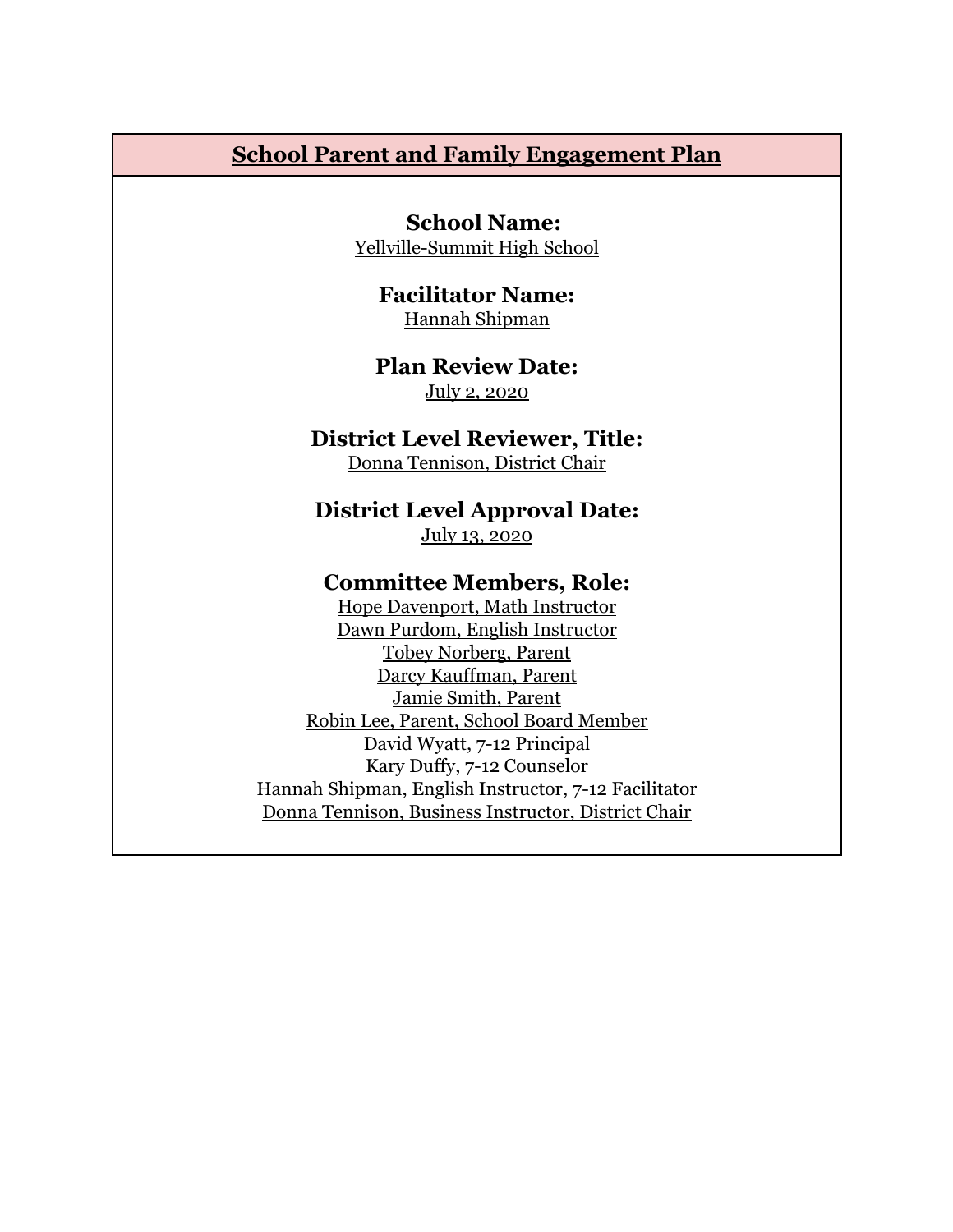# *1: Jointly Developed*

The District Policies indicate and are reflective of the policies set-forth by the Arkansas School Board Association in regard to parent/community involvement program guidelines and stated expectations for both the parents and the school. (Donna Tennison, District School Improvement Chair, 449-4066)

The school will involve parents/guardians on school improvement planning committees. To support this process, the school will offer both school staff and parents/guardians training on how to contribute to the process in a meaningful way. (Donna Tennison, District School Improvement Chair, 449-4066)

Instructions for an online parental interest survey will be available at the parent/teacher conferences in October and February to get opinions and/or concerns from parents/guardians about activities to support their student(s) academically and socially. The school will use the results of the parent interest surveys and plan the family and community engagement (FACE) activities for the year. The school will reevaluate the activities that were suggested by the parents/guardians at the end of the year as part of the annual FACE plan evaluation and consider suggestions for the following year. (Hannah Shipman, Facilitator, 449-4066)

The school will engage parents/guardians in the annual evaluation of the FACE efforts through an annual evaluation using a comprehensive needs assessment filled out by instructors, parents, and school staff. The school improvement committees, compiled of instructors, parents, guardians, and school staff, will determine the effectiveness of the FACE plan and make changes if warranted. While collecting evidence about satisfaction with the program and the school's efforts to increase FACE will be a part of the evaluation, the survey will also collect specific information on the (1) growth in number of parents/guardians participating in workshops and meetings; (2) specific needs of parents/guardians; (3) effectiveness of specific strategies; and (4) engagement of parents/guardians in activities to support student academic growth. (Hannah Shipman, Facilitator, 449-4066)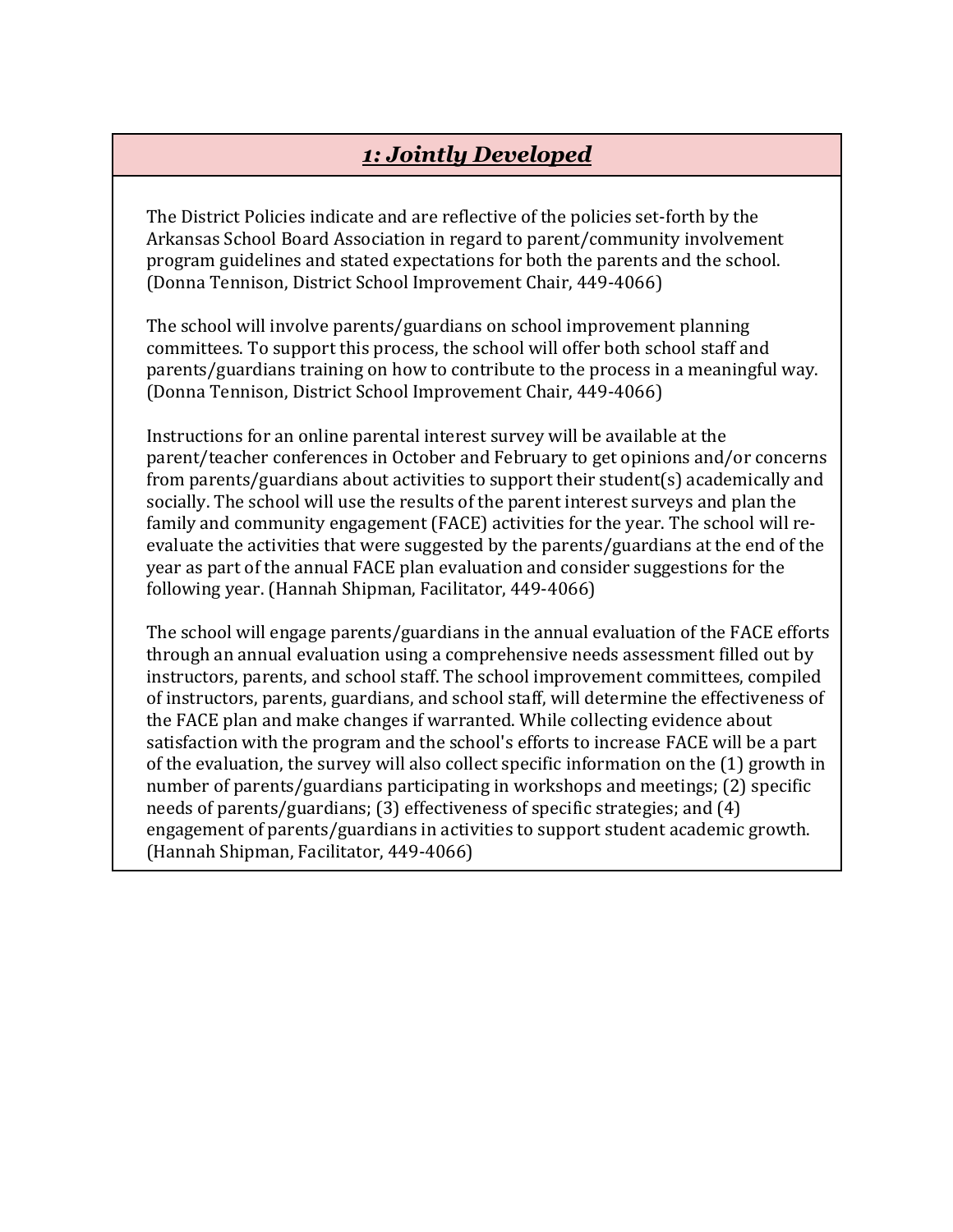## *2: Annual Title I Meeting*

The District is Title I Schoolwide, therefore all students participate in the Title I programs. The School will hold its annual Title I meeting at such a time to ensure that there is ample time to provide a description or explanation of school curriculum, information on forms of academic assessments used to measure student progress and information on proficiency level students are expected to meet. Parents are informed of the requirements of Title I, the school's participation with Title I, and their rights as parents under Title I. This year the meeting will be held on Monday, September 14, 2020, in the high school media center and may be presented virtually. (Donna Tennison, District Federal Program Chair, 449-4066)

The school will hold an orientation for parents and the public to inform them about the school's participation in the Title I program and to encourage parents/guardians to be involved with reviewing and revising said plan for the following year. This year's meeting will be hosted in the high school media center on September 14, 2020, and may be presented virtually. (Donna Tennison, District Federal Programs Chair, 449- 4066)

Parents/guardians will be encouraged to attend and participate in the annual Public Title I meeting. (Donna Tennison, District School Improvement Chair, 449-4066)

## *3: Communications*

At the district open house, "Back to School Bash," parents/guardians are given the opportunity to meet student's instructors, review class schedules, tour the facilities, meet administrators and hear the district's expectations for the upcoming school year. (Donna Tennison, District Chair, 449-4066)

Each year, the school makes available informational handouts to parents/guardians at open house and disseminates information throughout the year using both print and electronic media. Handouts include sports schedules, school maps, list of parent and family engagement activities, upcoming opportunities in which to participate and information about the various media that will be used to communicate. The FACE Plan is posted on the District website. (Hannah Shipman, Facilitator, 449-4066)

The school will use Google Classroom, Google Meet, phone calls, and Facebook postings during a crisis to foster encouragement and parental involvement with their student's learning. (David Wyatt, Principal, 449-4066)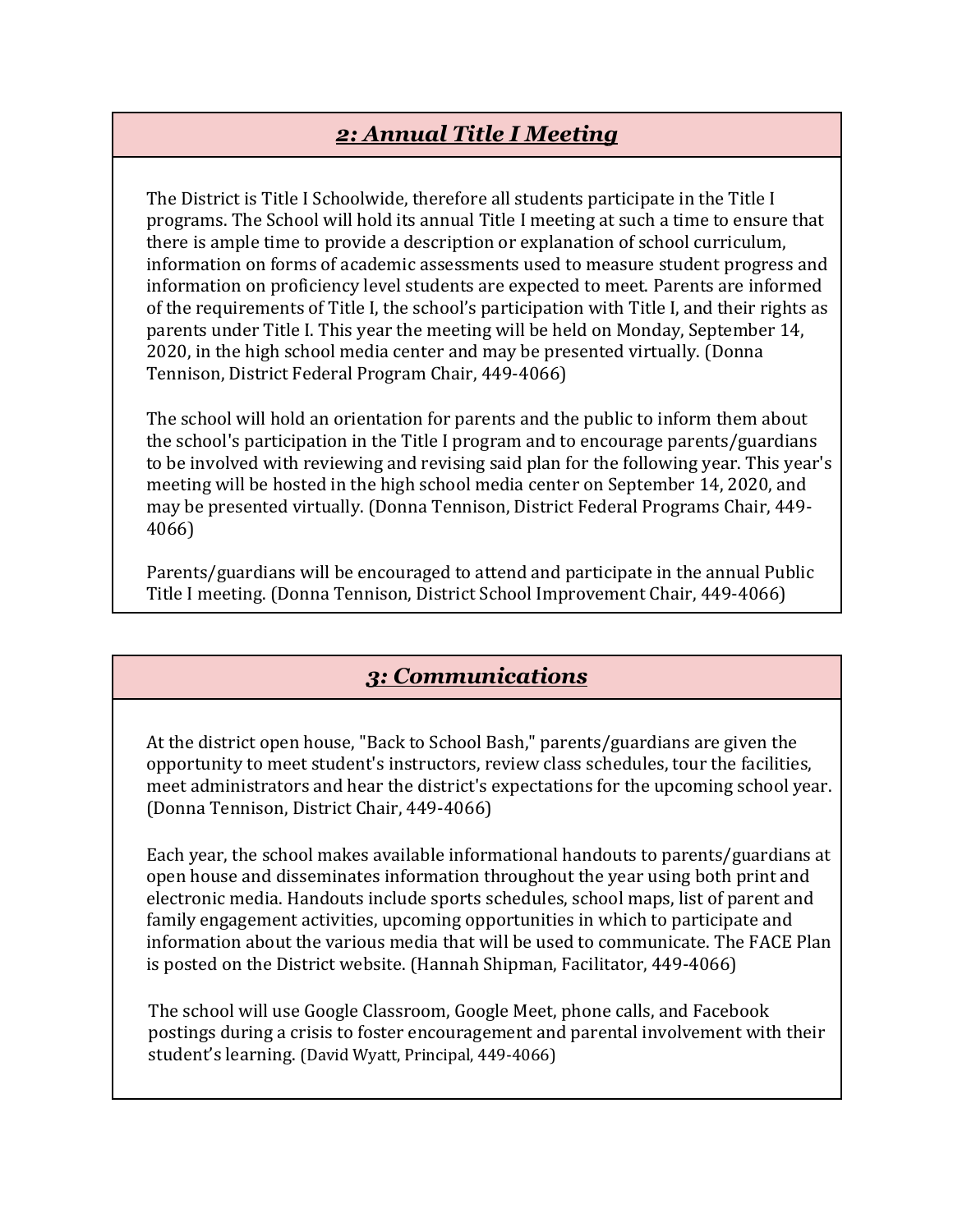In response to the desire of parents/guardians to be contacted via internet, instructors are asked to weekly update pertinent information such as grades and assignments in HAC and share information via electronic means. (David Wyatt, Principal, 870-449-4066)

Using log-in information supplied by appointed staff, each parent/guardian is encouraged to access Home Access Center (HAC), which provides current classroom grades, instructor contact information, upcoming project/assignments, and a method for point in time interventions. (Kary Duffy, Counselor, 870-449-4066)

In addition to the early contacts made to welcome parents into the academic worlds of their children, the district will release first quarter report cards and third quarter progress reports at parent/teacher conferences October 22, 2020, and February 11, 2021, to discuss student learning progress, areas requiring attention and those worthy of praise. Parents/guardians will be given interventions that are being used to assist learning, asked for suggestions and engaged in discussions about how each party involved can support these efforts. (Kary Duffy, Counselor, 449-4066)

When necessary contact is needed, CAPS advisors are responsible for using phone numbers on file to contact each of their CAPS student' parents/guardians. This method was used to conduct parent/teacher conferences in the spring of 2020 and to update contact information for all students.

The school will encourage parents/guardians to participate in celebrating their student's efforts by attending choir concerts, academic achievement ceremonies, sports competitions, band performances, class plays, athletic awards ceremonies, etc. (David Wyatt, Principal, 449-4066)

High school students in English classes are required to create a Senior Memory Book as they progress through high school. This book will recall the life of the student chapter by chapter highlighting behavioral growth, favorite instructors, life lessons, lasting memories, athletic achievements, first loves, academic milestones and not-sogreat memories of school days gone by. A community-wide reception is hosted in the high school media center to share the books with friends and family. (Hannah Shipman, Senior English Instructor, 449-4066)

### *4: School-Parent Compact*

School staff, parents, and students will develop a school-parent-student compact. This compact will outline how parents, school staff, and students share the responsibility for improving student academic achievement and the means by which the school and parents will build and develop a partnership to help students achieve the state's high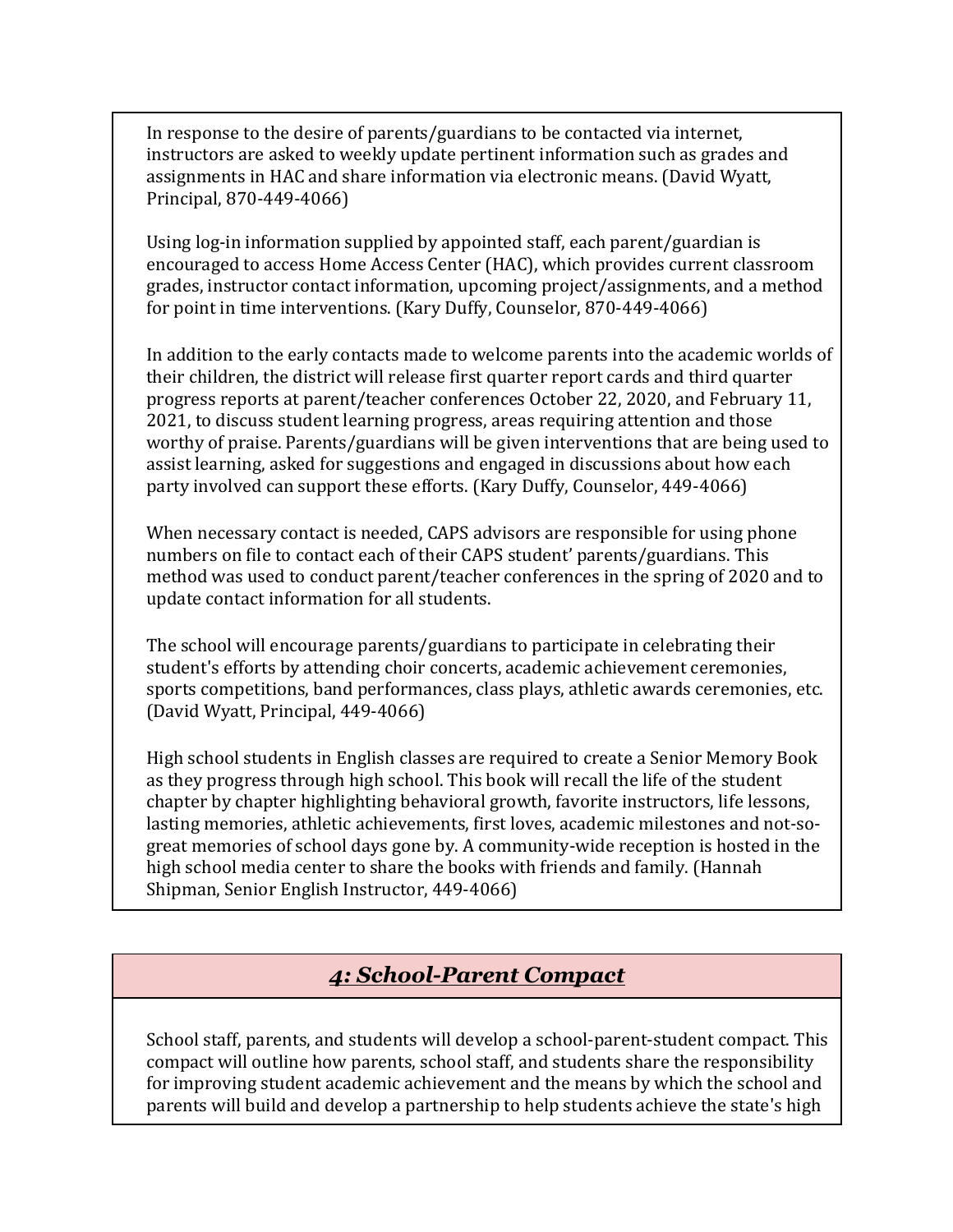academic standards. All stakeholders will sign the compact. (David Wyatt, Principal, 449-4066)

Instructors, using stationery printed with the school colors and mascot, will contact each parent/guardian early in the academic year to facilitate conversations between school and home and foster an environment that welcomes the participation of parents in the academic lives of their students. These initial contacts will be positive and establish the tone for collaborative relationships that will strengthen each student's support network. (Kary Duffy, Counselor, 449-4066)

The school will provide progress reports at the mid-point of each nine-week grading period and report cards at the end of each period which reflect a student's academic progress, days in attendance, and appropriate contact information. Instructors will update grades every week on HAC for parents to have an accurate view of grades/current progress/missing work throughout the year. (David Wyatt, Principal, 449-4066)

Instructor contact information is posted on the district website. Parents/guardians are encouraged to meet with instructors before/after school or during their preparation period. The building administrator is available to attend these meetings at the request of instructor or parent. (David Wyatt, Principal, 449-4066)

Parents/guardians are invited to serve in various capacities throughout the school to foster an ease with the surroundings and engagement with their students. Such roles might include but are not limited to: library assistant, mentor, guest speaker, field day volunteer, technology advisor, wellness committee member, art assistant, school improvement committee member, etc. (Hannah Shipman, Facilitator, 449-4066)

Parents/guardians are oriented to the School Improvement process during meetings with members of the Leadership Teams each fall during in-service and asked to participate in identifying needs, strategies, and resources available to impact student achievement. (Donna Tennison, District School Improvement Chair, 449-4066)

The school will coordinate and integrate FACE strategies under other programs. (Hannah Shipman, Facilitator, 449-4066)

The school will sponsor seminars to inform the parents/guardians of high school students about how to be involved in the decisions affecting course selection, career planning, and preparation for postsecondary opportunities. Each spring, the CAP program involves a high school advisor for each student who meets with that student and his/her parent(s)/guardian(s) to plan his/her schedule for the following year. (Kary Duffy, Counselor, 449-4066)

Included in the District Policy Handbook is the school's process for resolving parental concerns, including how to define a problem, whom to approach first, the "chain-of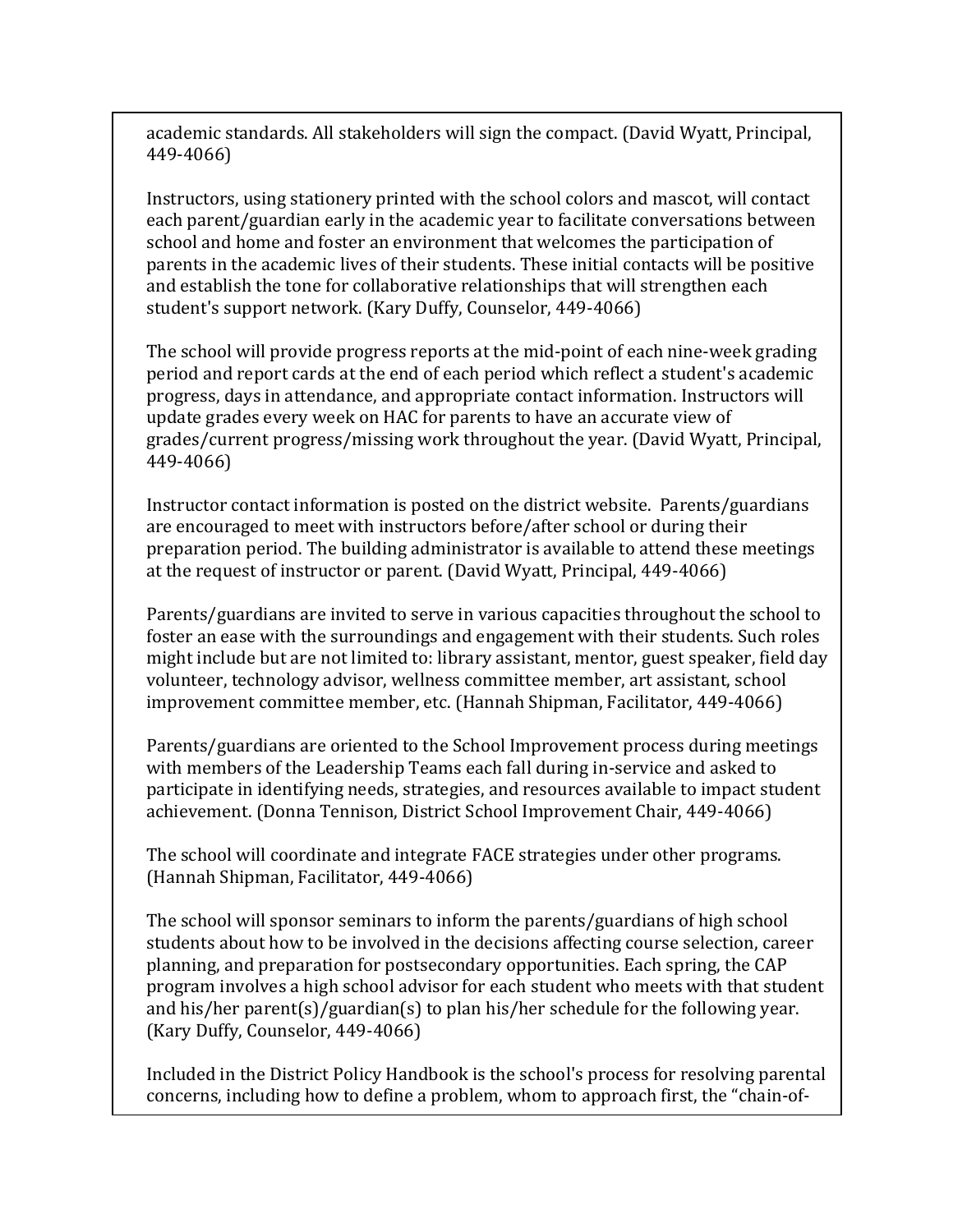command" to follow, and how to work toward solutions. (Donna Tennison, District Chair, 449-4066)

## *5: Reservation of Funds*

FACE activities will be funded by Title I or local funds as the purpose of the activities is to strengthen the student/parent/school community. The school will provide resources for parents to learn about child development, child rearing practices, and academic strategies that are designed to help parents become full partners in the education of their student as well as any reasonable support for parental involvement at the request of the school. To promote and support responsible parenting, the school shall, as funds are available, also purchase parenting books, magazines, and other informative materials regarding responsible parenting through both our parent center and school library, advertise the collection, and make those items available for review. (Donna Tennison, District Federal Programs Chair, 449-4066)

## *6: Coordination of Services*

The district will utilize appropriate communicative media such as local television stations, newspapers, electronic mail, flyers, marquees of local businesses, school website and Facebook page, etc. to publish information related to meetings, workshops, trainings, and events related to the business of the school. (Hannah Shipman, Facilitator, 449-4066)

During time of need, Facebook is used to update parents/students on access to student assignments and a local business provides WIFI hotspots to assist families with accessing the internet. When needed, the school will provide computers to be checked out to families and hotspots made available for at home internet access. (Donna Tennison, District Federal Programs Chair, 449-4066)

Parents are welcome to sign into the office, register as a guest, use the computer lab, check-out materials from the library, consult with staff, view and borrow materials in the parent center facilitated by the high school counselor, and schedule times convenient to them for conferences with staff. (David Wyatt, Principal, 449-4066)

In small, rural communities often times local civic organizations donate materials to assist parents/guardians in raising strong students and active citizens. (Kary Duffy, Counselor, 449-4066)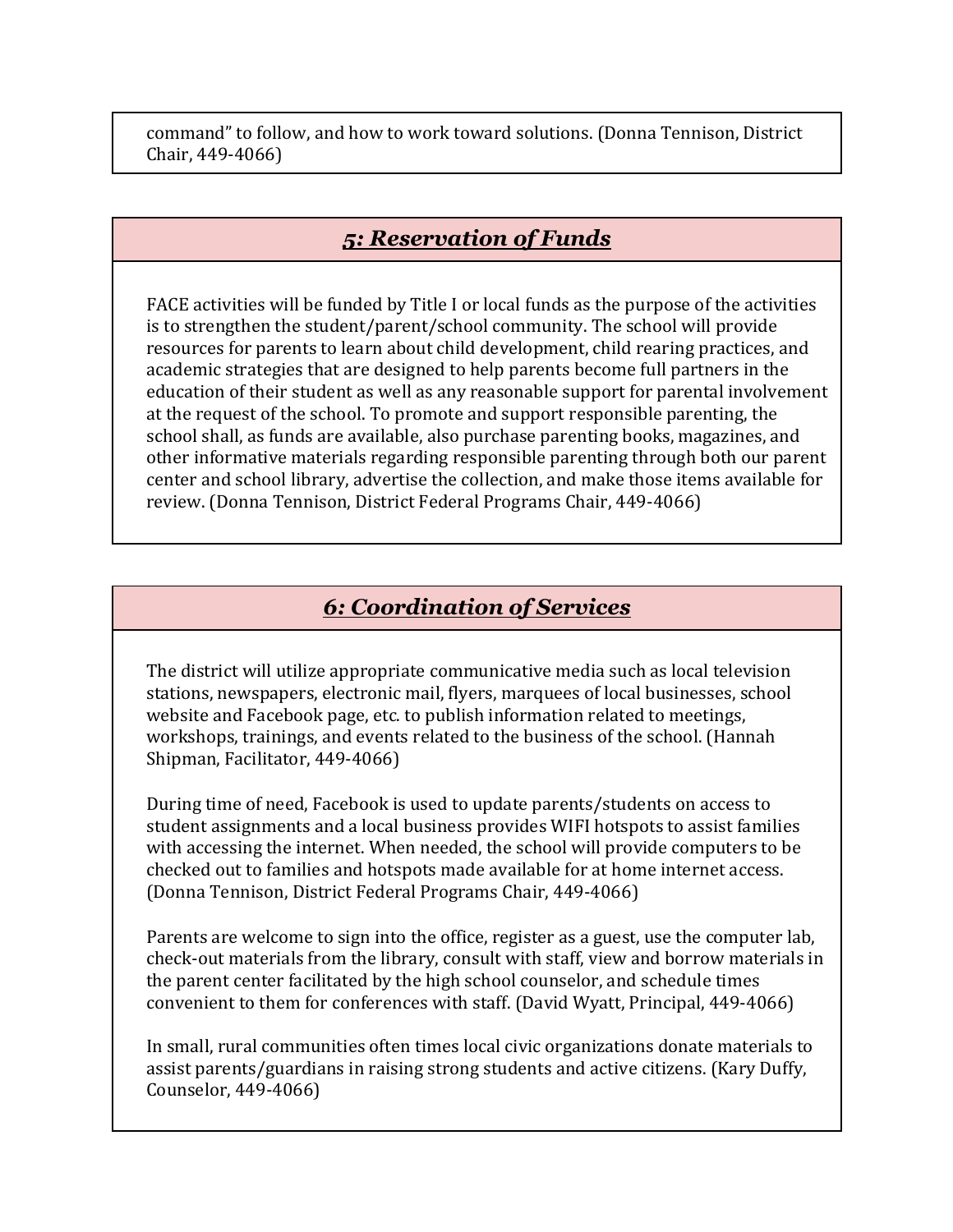To take advantage of community resources, the school shall consider recruiting alumni from the school to create an alumni advisory committee to provide advice and guidance for school improvement. Recent graduates, using social networking sites, will be asked to respond to questions concerning preparedness for college/career, strengths of the district's instructional program and also the weaknesses of said program. Results of said surveys will be shared with instructional staff and available for view in the counselor's office. The information will also be presented to juniors and seniors. (Hannah Shipman, Facilitator, and Kary Duffy, Counselor, 449-4066)

The school shall enable the formation of a parent/teacher organization that will foster parent, family, and community engagement within the school. (David Wyatt, Principal, 449-4066)

# *7: Building Capacity of Parents*

In response to the desire of parents/guardians to be contacted via internet, instructors are asked to weekly update pertinent information such as grades and assignments in HAC and share information via electronic means. (David Wyatt, Principal, 870-449-4066)

Using log-in information supplied by appointed staff, each parent/guardian is encouraged to access Home Access Center (HAC), which provides current classroom grades, instructor contact information, upcoming project/assignments, and a method for point in time interventions. (Kary Duffy, Counselor, 870-449-4066)

According to ACT940, the school shall report in writing to the parent/guardian of students in grades K-8 the independent reading level of their student. (Kary Duffy, Counselor, 870-449-4066)

During the fall open-house, the district, in order to provide a smooth transition from one school to the next, will host meetings with instructors and administrators, to express a welcome, transitional procedures, opportunities for support, parental awareness, new expectations and other relevant information to both affected students and their parents. (David Wyatt, Principal, 449-4066)

Parents/guardians will be given a summary of the student's test scores and an explanation of the interventions instructors are using to assist the student in reaching achievement goals. Parents/guardians will be asked to engage in discussion of how they can support these efforts. Parents/guardians will also be given suggestions for coordinating school-parent efforts and explanations of homework and grading procedures. (Kary Duffy, Counselor, 449-4066)

The schools will provide instruction to parents/guardians on how to incorporate developmentally appropriate learning activities in the home environment, the use of